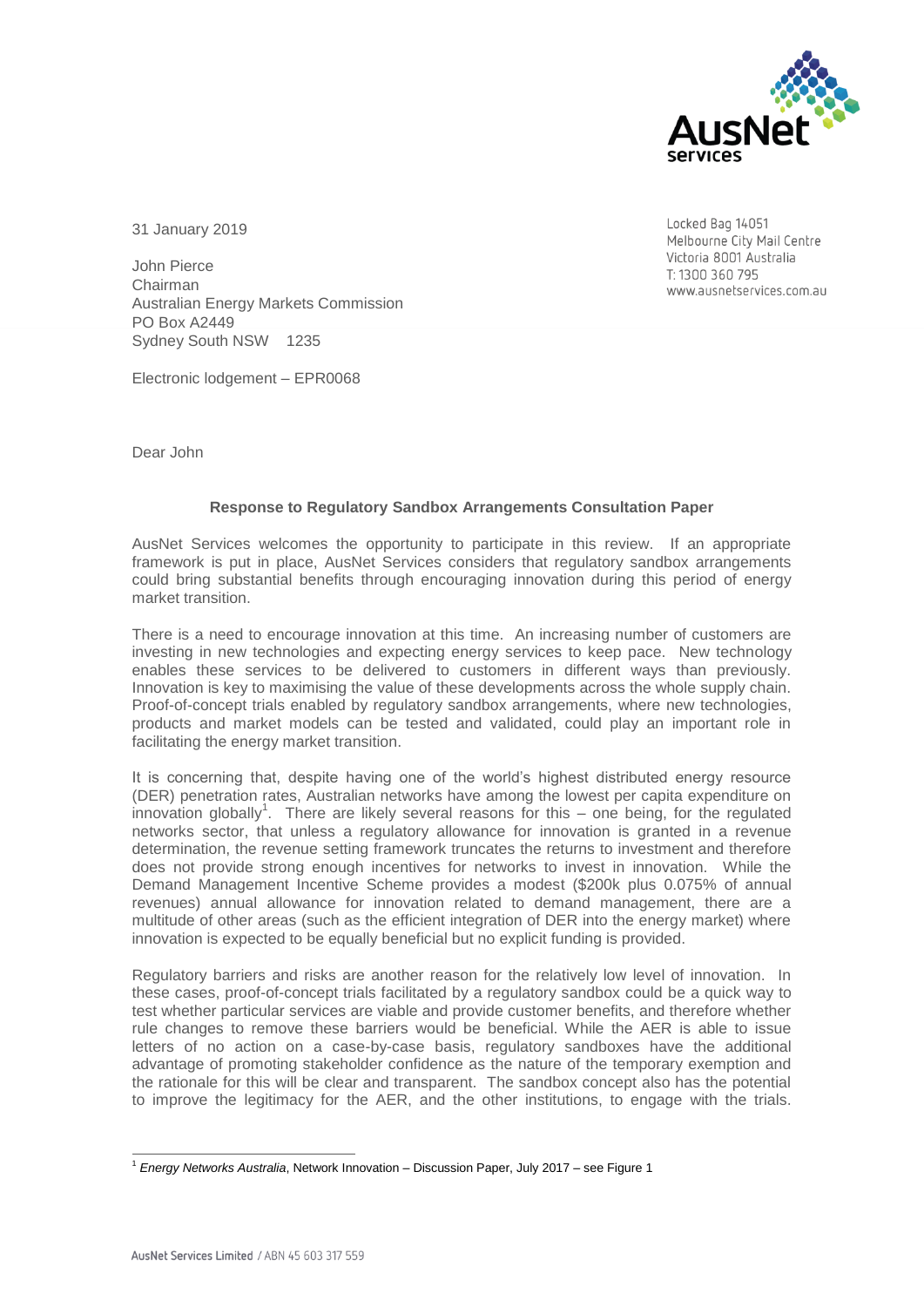The regulatory sandbox framework should complement, and not replace, other routes to enabling innovation. These include the ability for the AER to continue to issue letters of no action.

In setting up the regulatory sandbox framework it is important to balance the need for a robust and transparent assessment process with the need for the framework to support quick decision making and provide flexibility, to accommodate the nature of innovation projects. The framework needs to support innovation, rather than add undue administrative complexity.

In addition, proof-of-concept trials are likely to be relatively small scale and consumer impacts can be closely monitored. This means the risks associated with such trials are relatively low – the framework that is put in place should be designed with this in mind.

## **Relevant Proof-of-Concept Trials**

While AusNet Services' New Reg process trial is currently in operation under the existing Rules, if it is deemed successful, a future trial under the New Reg process may benefit from a regulatory sandbox arrangement to enable the AER to give a greater weight to agreed outcomes incorporated in a Revenue Proposal.

The AER's current ability to issue letters of no action would not assist in these circumstances as the sandbox would be required primarily for the AER in making its revenue determination.

## **Barriers to Proof-of-Concept Trials**

Other trials that are currently restricted by the regulatory framework for new market models may involve network pricing arrangements e.g. peer-to-peer trading. This is because while the Rules currently allow for a trial tariff to be included in a network's annual pricing proposal, the timelines are restrictive – the AER must be notified of this in August and, if approved, the tariff can only apply from the following January.

Many of the proposed peer-to-peer trials are unlikely to generate any substantial benefit to the network in terms of reducing future network investment and so the case for a network to offer a reduced tariff is relatively weak. However, a trial located in a constrained part of the network could yield significant benefits and learnings across the supply chain about customer behaviour in response to network tariffs. In these circumstances, a regulatory sandbox framework would assist to provide greater flexibility around the implementation timeline and to provide transparency over why particular trials are chosen to proceed.

## **Potential Design of Formal Regulatory Sandbox Arrangements**

The objective of formal regulatory sandbox arrangements should be to facilitate proof-ofconcept trials to occur, where the concept being tested has potential to result in substantial customer benefits. These benefits should be broadly defined and could include reduced costs, improved reliability and/or energy security, or the ability to generate more value from new technologies, including solar PV, batteries or electric vehicles. The potential benefits may be realised over the medium- or longer-term.

The success of regulatory sandbox arrangements could be measured based on a range of metrics. These could include the number of applications received for projects to be subject to these arrangements. The confidence of stakeholders, and in particular consumer advocates, in